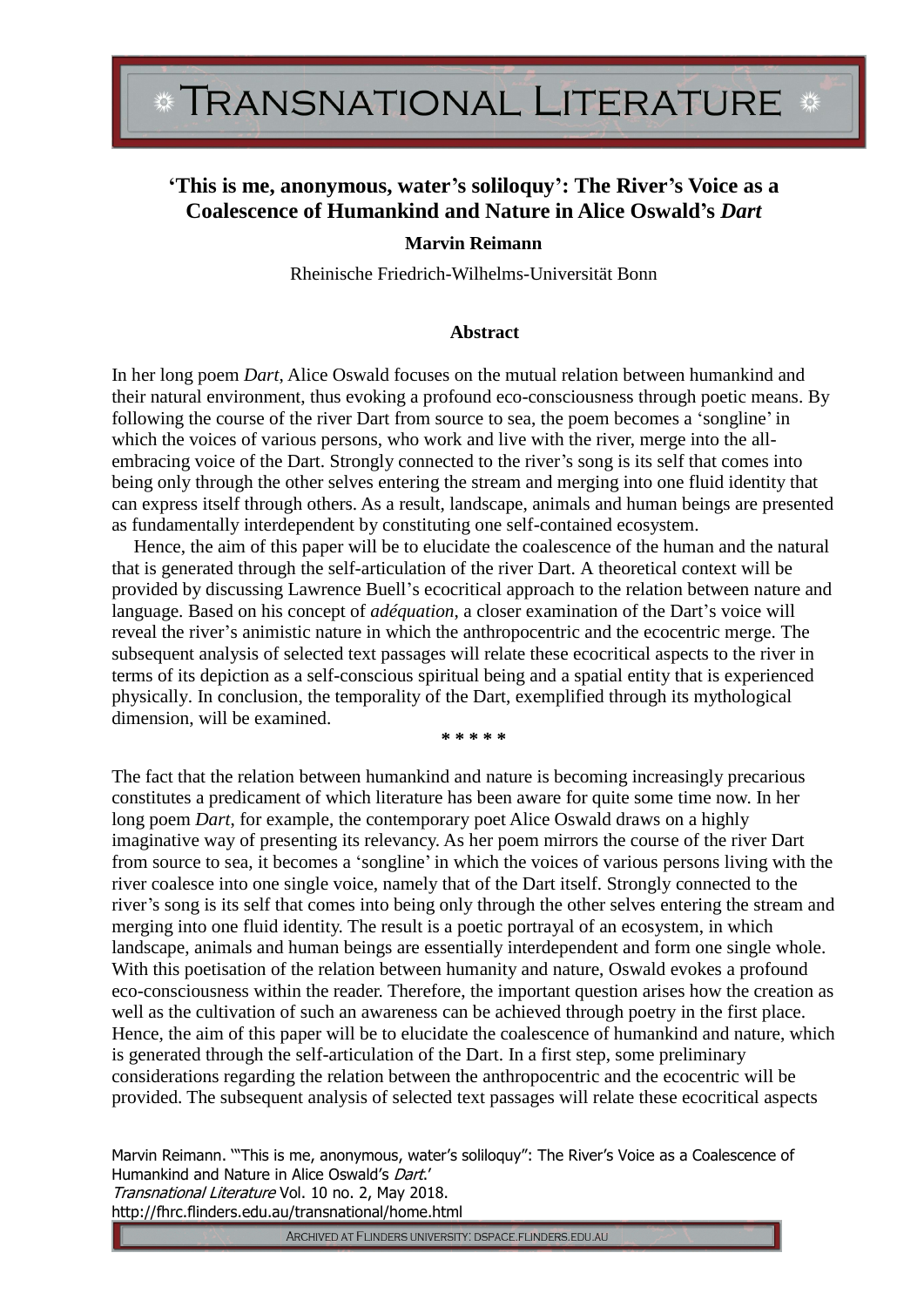to the river in terms of its depiction as a spiritual being, a physical place and the stream of time itself.

The intricate relation between language and nature is an issue particularly important for environmental writing whose principal object of representation consists in a nonconceptual entity different from and opposed to the intellect. In his ecocritical works, Lawrence Buell tries to offer a solution to the question how writing can approach the world and depict it adequately. On the one hand, he rejects classic realism and its dogma that a text has to accurately mirror the outside world because 'even designedly "realistic" texts cannot avoid being heavily mediated refractions of the palpable world. ... Languages are culturally coded symbol systems.'<sup>1</sup> Every external phenomenon first perceived and then articulated is thus automatically filtered through the one's cognitive apparatus and socially constructed language. On the other hand, Buell claims that certain mimetic and referential qualities are nonetheless indispensable for environmental writing.<sup>2</sup> As a result, he proposes a middle-way, which he designates the text's 'dual accountability to matter and to discursive mentation.<sup>3</sup> This means that environmental writing is not supposed to just photographically mirror the outside world but that, while still referring to it, it should represent it in an imaginative and poetic discourse. Such a combination of mimesis and stylisation is summarised under the term '*adéquation*: verbalizations that are not replicas but equivalents of the world of objects, such that writing in some measure bridges the abyss that inevitably yawns between language and the object-world.<sup>14</sup>

In contrast to rational and prosaic language, which tries to describe its object most accurately by creating a textual replica, an *adéquation* results from the use of figurative language and is thus aware of its own constructedness and intermediary role between subject and world. It does not define living nature as a fact or exhaust its meaning completely by attempting to force it into a fixed and constructed linguistic pattern. Instead, it only circumscribes and thereby approximates the object to which it refers by applying an image that, in its semantic relation to the phenomenon, remains flexible and never determinate. A metaphor does not depict something as it really is but imaginatively evokes an impression that correlates with the object to which it refers. Hence, Hubert Zapf aptly concludes that 'the textual exploration of the relationship between conscious self and unconscious nature can therefore be performed only as a potentially endless process of analogy-building and figurative discovery.<sup>55</sup>

This infinite approximation of poetic language concurrently signifies its going-beyond-itself. The image produced is an *adéquation* of nature's liveliness as it denies to be pinpointed in its semantic content – like nature and life, which cannot be fully grasped because they are perpetually self-generating processes. The reader simply feels this vividness because the impression produced is itself alive. This somewhat emotional reaction results from the fact that the image does not merely address the intellect but also, and substantially, the imagination,

<u>.</u>

2

Marvin Reimann. '"This is me, anonymous, water's soliloquy": The River's Voice as a Coalescence of Humankind and Nature in Alice Oswald's Dart.'

http://fhrc.flinders.edu.au/transnational/home.html

<sup>&</sup>lt;sup>1</sup> Lawrence Buell, *The Future of Environmental Criticism: Environmental Crisis and Literary Imagination (Oxford:* Blackwell Publishing, 2005) 33.

<sup>2</sup> Buell, Environmental Criticism 36.

<sup>3</sup> Lawrence Buell, *The Environmental Imagination: Thoreau, Nature Writing, and the Formation of American Culture* (Cambridge: Harvard UP, 1995) 92.

<sup>4</sup> Buell, Environmental Imagination 98.

<sup>5</sup> Hubert Zapf, 'Literature as Cultural Ecology: Notes Towards a Functional Theory of Imaginative Texts with Examples from American Literature,' *Literary History/Cultural History: Force-Fields and Tensions. REAL – Yearbook of Research in English and American Literature* 17 (2001) 88.

Transnational Literature Vol. 10 no. 2, May 2018.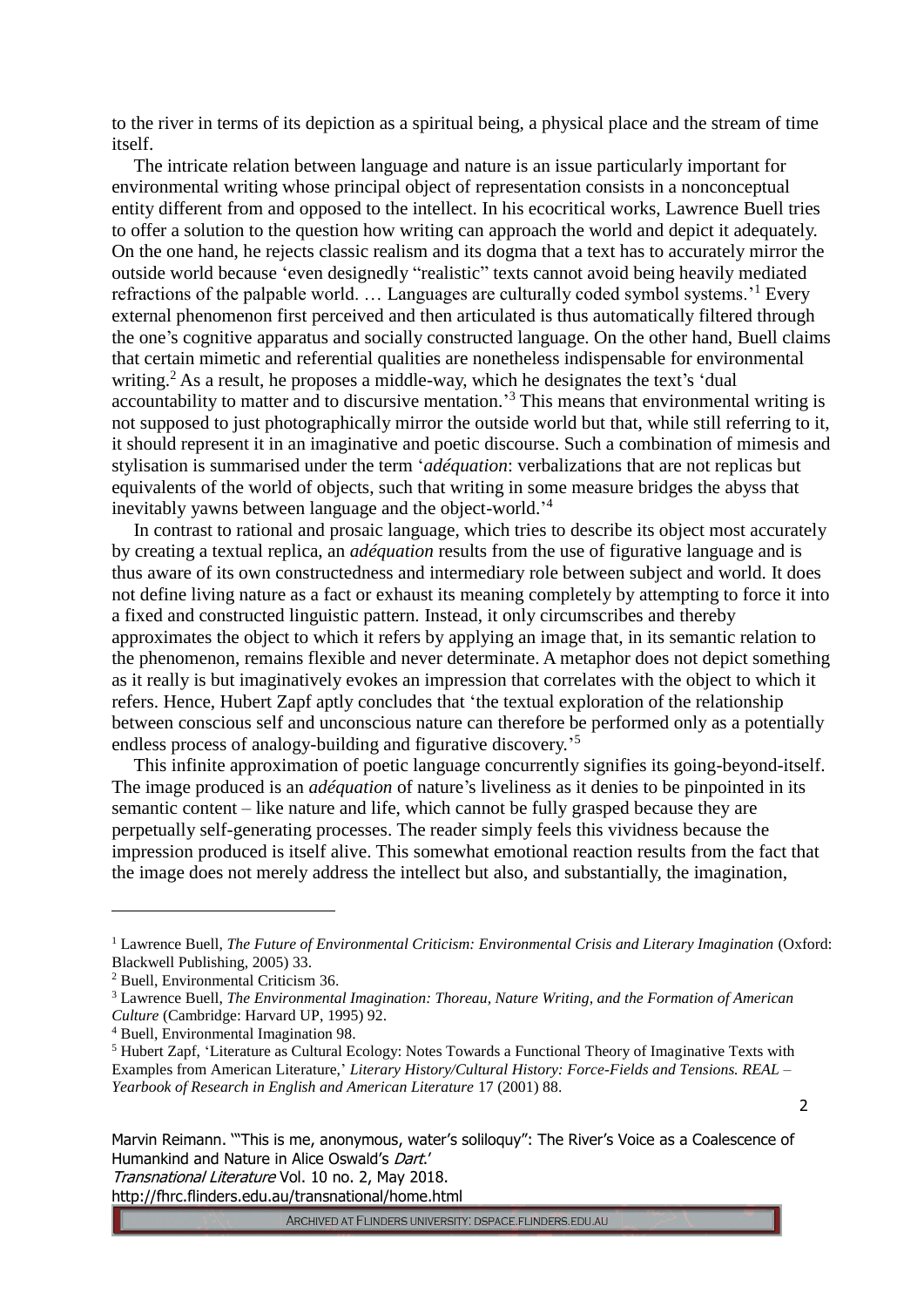through which an object can be apprehended on an aesthetic level. That the imagination thus constitutes the link between the human and the natural world has already been claimed by the Romantic poet S.T. Coleridge: the imagination is 'essentially *vital*<sup>'6</sup> since its rules 'are themselves the very powers of growth and production.<sup>7</sup> Nature and imagination correspond in so far as they both constitute vibrant processes of creation, the former being material and the latter ideational.

Therefore, Buell states that 'one has to imagine. … Not in order to create an alternative reality but to see what without the aid of the imagination isn't likely to be seen at all.<sup>8</sup> What lies irrecognisable for rational language is humankind's 'environmental bonding'<sup>9</sup>, which can only be unveiled if one's relation to the world becomes aesthetic. This union unfolds because poetic language engenders an emotional participation of the reader in the image which equals nature's all-embracing vitality. In doing so, one realises that oneself is part of living nature. Concerning this matter, the literary critic Northrop Frye states something similar: the imagination allows humans to 'recapture, in full consciousness, that original lost sense of identity with our surroundings, where there is nothing outside the mind of man, or something identical with the mind of man.<sup>'10</sup> The fact that Frye mentions a 'full consciousness' confirms that this coalescence cannot occur on a merely intellectual level; rather, an individual's whole being must be affected.

By endowing the Dart, a material object existing in the South West of Great Britain, with a voice that comprises many other voices, Oswald creates an *adéquation* that transcends literal mimesis through poetic means. As a result, the Dart becomes intuitively palpable because it is more than just a physical entity. Furthermore, the river's voice can be viewed as a poetic instantiation of animism which implies 'that all the phenomenal world is alive in the sense of being inspirited' and 'filled with articulate subjects, able to communicate with humans.'<sup>11</sup> In consequence, the muttering Dart is no mere reflector in which humanity beholds its own self; rather, it reveals that both, nature and human beings, share a spiritual basis.<sup>12</sup> Yet, in order to sense this all-pervading spirit, one's understanding as well as imagination and emotion must be affected through the use of figurative language. Bestowing a voice on the river therefore functions as a kind of translation of the natural into the human, allowing for mutual communication that would be impossible without this common substructure.

This shift away from anthropocentrism to a more ecocentric perspective considers the world 'an intrinsically dynamic interconnected web … in which there are no absolutely discrete entities and no absolute dividing lines between … the animate and the inanimate, or the human and the nonhuman.<sup>13</sup> The poem thus challenges the view that 'being a speaking subject is jealously

<u>.</u>

Marvin Reimann. '"This is me, anonymous, water's soliloquy": The River's Voice as a Coalescence of Humankind and Nature in Alice Oswald's Dart.'

Transnational Literature Vol. 10 no. 2, May 2018.

http://fhrc.flinders.edu.au/transnational/home.html

3

<sup>6</sup> Samuel Taylor Coleridge, *Biographia Literaria or Biographical Sketches of My Literary Life and Opinions in Two Volumes*, ed. James Engell and W. Jackson Bate (Princeton: Princeton University Press, 1983) I.304.

<sup>7</sup> Coleridge, Biographia II.84.

<sup>8</sup> Buell, Environmental Imagination 102.

<sup>9</sup> Buell, Environmental Imagination 98.

<sup>10</sup> Northrop Frye, *The Educated Imagination* (Toronto: CBC, 1961) 9.

<sup>&</sup>lt;sup>11</sup> Christopher Manes, 'Nature and Silence,' *The Ecocriticism Reader: Landmarks in Literary Ecology* ed. Cheryll Glotfelty and Harold Fromm (Athens: The University of Georgia Press, 1996) 17-18.

<sup>&</sup>lt;sup>12</sup> Timothy Clark, *The Cambridge Introduction to Literature and the Environment* (Cambridge: Cambridge UP, 2011) 192.

<sup>13</sup> Robin Eckersley, *Environmentalism and Political Theory: Towards an Ecocentric Approach* (London: UCL Press, 1993) 49.

ARCHIVED AT FLINDERS UNIVERSITY: DSPACE.FLINDERS.EDU.AU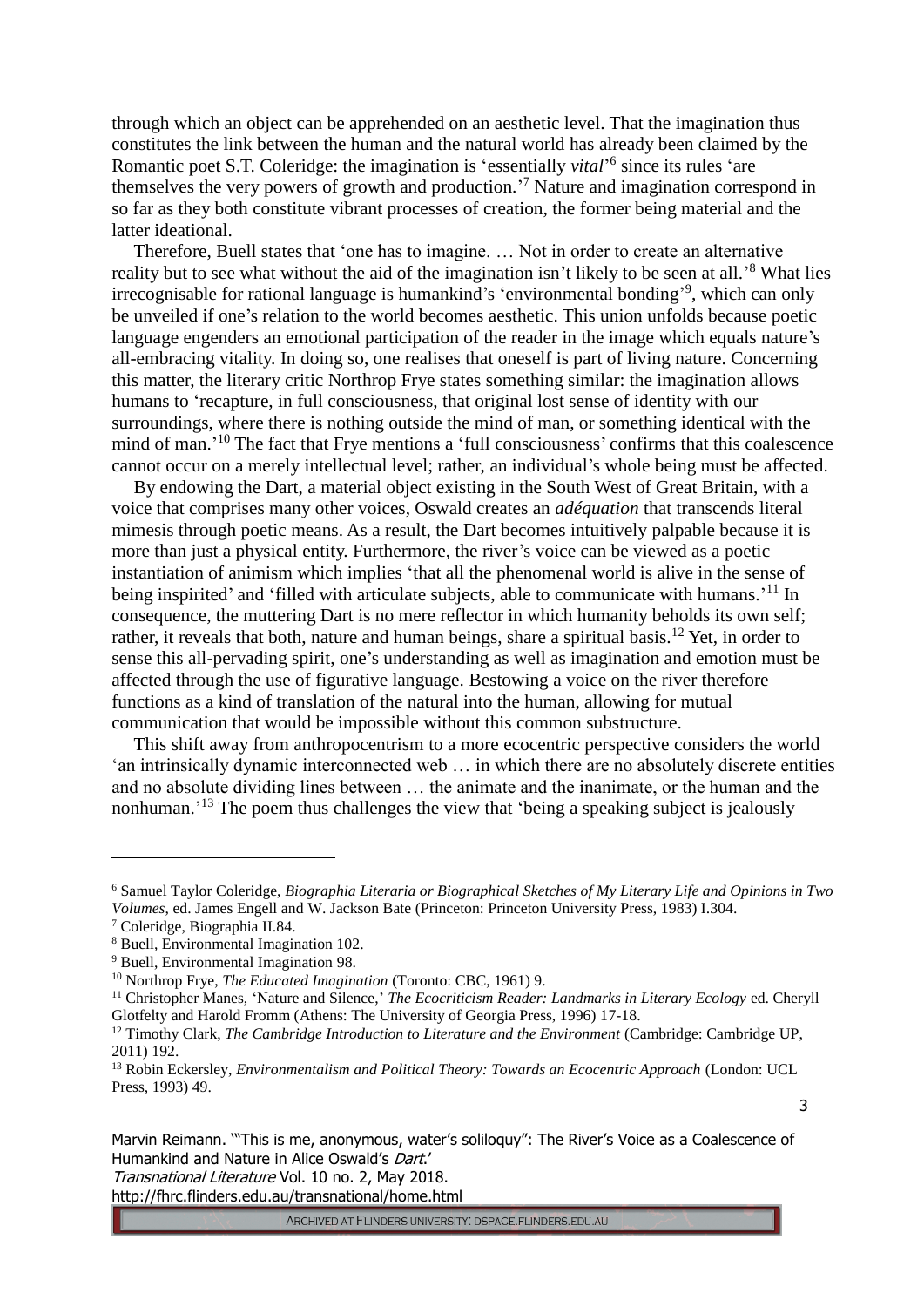guarded as an exclusively human prerogative.' <sup>14</sup> Denying humankind's predominant role, *Dart* rather suggests a kind of ontological humility that is founded on an equality in which the anthropocentric and the ecocentric reconcile in an environmental perspective. As a result, Oswald's 'making the inarticulate articulate … emphasizes the need for the human and the natural worlds to be on respectful terms with one another.' 15

The *adéquation* between voice and river is based on the fact that both entities are in constant flux; the one of streaming water, the other of flowing words. Indeed, the poem begins with the assertion that the Dart is 'lying low in darkness ... trying to summon itself by speaking<sup>16</sup>, which directly establishes a congruence between speech and river as their origin is based on a mutual evocation; the river begins to emanate as the voice starts to sound and vice versa. In addition, the murkiness in which the river lies corresponds to the indeterminable source of speech where a transformation occurs from the material organ into sound in the act of pronunciation. This vagueness is emphasised by the very first line of the poem: 'Who's this moving alive over the moor?' (1) Beginning with a question, the Dart's first mutterings reflect its obscure source from which both, voice and river, start to manifest themselves. Their dynamic and unfettered flow throughout the poem is mirrored by the almost complete absence of punctuation.<sup>17</sup> Ben Smith appositely recapitulates these textual equivalents of the river: 'Writing with total accuracy *about*  water may prove impossible, but Oswald's use of the songline affords her an alternative method, allowing her to write *with* water by replicating its movements and forms.'18

This apparent instance of *adéquation* is underscored by the fact that every human voice naturally possesses a unique rhythm and intonation which, according to Theodor Schwenk, can be observed in streams, too: 'The rhythm of its meanders is a part of the individual nature of a river. In a wide valley a river will swing in far-flung curves, whereas a narrow valley will cause it to wind to and fro in a "faster" rhythm.<sup>19</sup> Connected to the energetic movement of the river, this rhythm is never static but constantly changes, which is reflected in the poem's form. Instead of having one stable metre or shape, it alternates between 'long and short lined verse, prose poetry, rhyming couplets, stanzas with repeated refrains and even the fixed forms of sonnets and ballads.<sup>'20</sup> In consequence, these textual equivalents of the river's natural flux 'give the impression that it [the poem] is constantly in motion, like the river itself, and impart a profoundly dynamic sense ... of collisions and confluences.<sup>21</sup>

Moreover, an analogy can be established between the river and the stream of thought since speech is principally based on the conceptual structure of the understanding. Schwenk points out

<u>.</u>

Marvin Reimann. '"This is me, anonymous, water's soliloquy": The River's Voice as a Coalescence of Humankind and Nature in Alice Oswald's Dart.'

Transnational Literature Vol. 10 no. 2, May 2018.

http://fhrc.flinders.edu.au/transnational/home.html

 $14$  Manes 15.

<sup>&</sup>lt;sup>15</sup> Andrew Motion, 'The Poem and the Path,' *The Hudson Review* 63.1 (2010) 19-54, 18 July 2016. 54.

<sup>&</sup>lt;sup>16</sup> Alice Oswald, *Dart* (London: Faber and Faber, 2002) 1. Subsequent references to this work will be included in parentheses in the text.

<sup>17</sup> Janne Stigen Drangsholt, 'Sounding the Landscape: Dis-placement in the Poetry of Alice Oswald,' *Crisis in Contemporary Poetry* ed. Anne Karhio, Seán Crosson, and Charles I. Armstrong (Basingstoke: Palgrave Macmillan, 2011) 170.

<sup>&</sup>lt;sup>18</sup> Ben Oliver Sebastian Smith, 'Beating the Bounds: Exploring Borders and Scale in Contemporary British Environmental Poetry,' diss., U of Exeter, 2012, 64.

<sup>19</sup> Theodor Schwenk, *Sensitive Chaos: The Creation of Flowing Forms in Water & Air* trans. Olive Whicher and Johanna Wrigley (London: Schocken Books, 1976) 15.

 $20$  Smith 66.

<sup>21</sup> Neal Alexander, 'Contemporary British Poetry and the Senses of Place,' *International Journal of Welsh Writing in English* 2.1 (2014) 3-29, 18 July 2016. 8.

<sup>4</sup>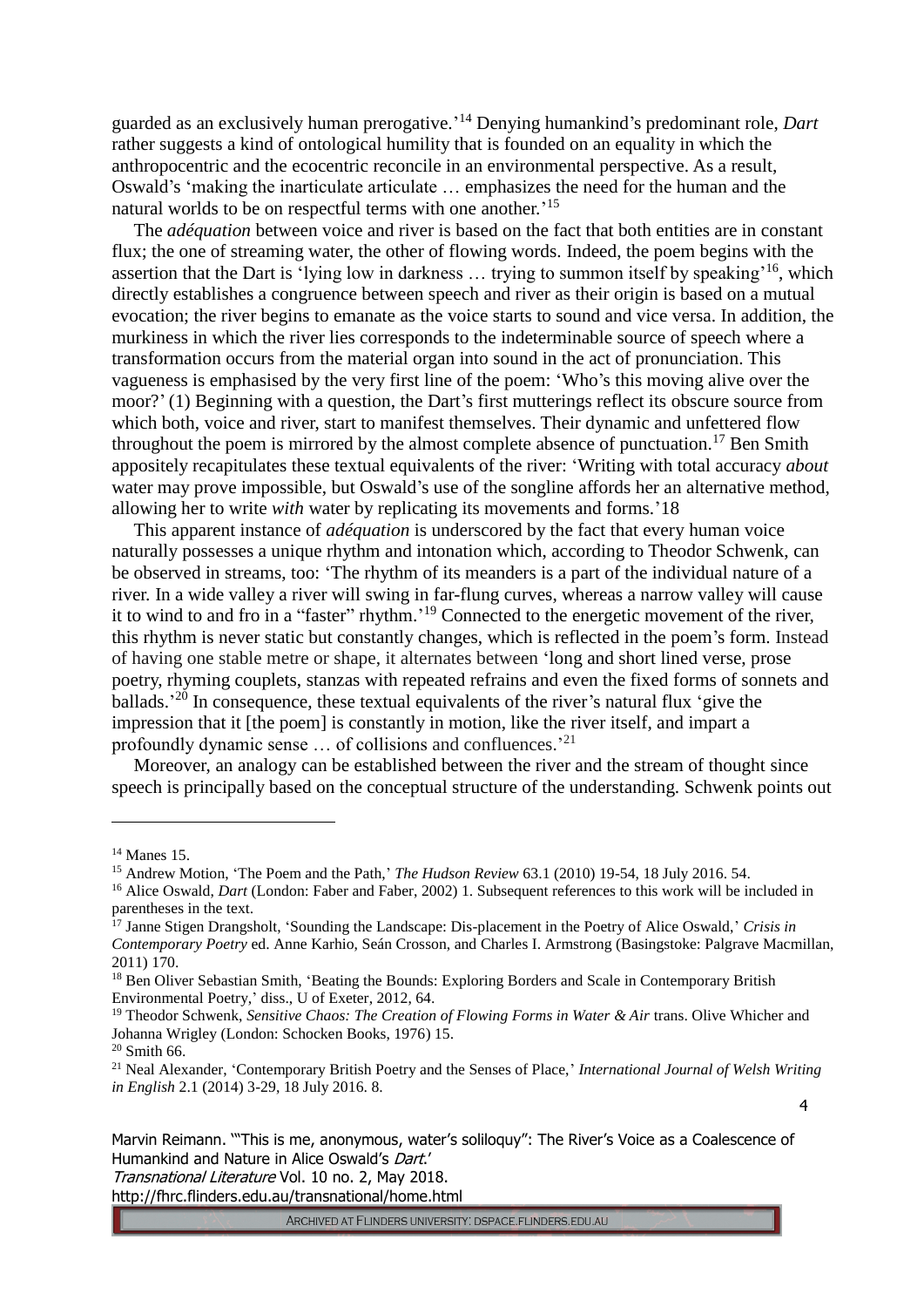that 'the activity of thinking is essentially an expression of flowing movement. … The capacity of water in the realm of substance to dissolve and bind together reappears in thinking as a spiritual activity.'22 Through the Dart's lively flow corresponding to an incessant stream-ofconsciousness, the river's spiritual essence and the animistic principle in Oswald's poem become even more apparent. In one passage, the Dart reflects on its own being as a constant stream, which illustrates the interconnectedness between flux, thought and voice:

why is this jostling procession of waters, its many strands overclambering one another, so many word-marks, momentary traces in wind-script of the world's voices … why is it so sedulously clattering so like a man mechanically muttering so sighing, so endlessly seeking to hinge his fantasies to his speaking (42)

Evident at first sight is the constant use of progressive participles, which in the second half of the quote create a parallelism and two rhyming couplets, thus emphasising the incessant flow of the river. This flux is personified when the waters are said to scramble and climb over each other, which renders it more intuitively palpable as this personification reveals a subtle identification between nature and humanity. This is even more stressed in the following two lines when these movements are compared with a multitude of words read aloud by the voices of the world. Hence, one could argue that the liquid stream of the Dart, which simultaneously constitutes its voice, expresses these words by virtue of its flowing motion. That it does in fact speak is illustrated by a simile in the second half of the quote likening the river to a 'man mechanically muttering'. The alliterative and onomatopoetic character of this line – as well as that of the accumulation of 's'-sounds in the subsequent one emphasising the river's sighs – mirrors the audibility of the Dart's speech. A few lines further on the Dart is

so caught in this dialogue that keeps washing into the cracks of their lips and spinning in the small hollows of their ears and egos this huge vascular structure (42)

The use of enjambements intricately connecting every line underscores the stream's meandering and, metaphorically, its interweaving with the human voices. This process is illustrated with words from the semantic field of nature so that speaking is seen in natural terms like a liquid flow of words and phrases. The following lines describe human corporeality – the blood vessels – being permeated by the streams of water, thereby underlining the life-giving character of the river. Referring to this issue, Schwenk explains that water does indeed interconnect the environment and all living creatures in it because they 'are vascular systems through which

<u>.</u>

5

Marvin Reimann. '"This is me, anonymous, water's soliloquy": The River's Voice as a Coalescence of Humankind and Nature in Alice Oswald's Dart.' Transnational Literature Vol. 10 no. 2, May 2018. http://fhrc.flinders.edu.au/transnational/home.html

<sup>&</sup>lt;sup>22</sup> Schwenk 96-97.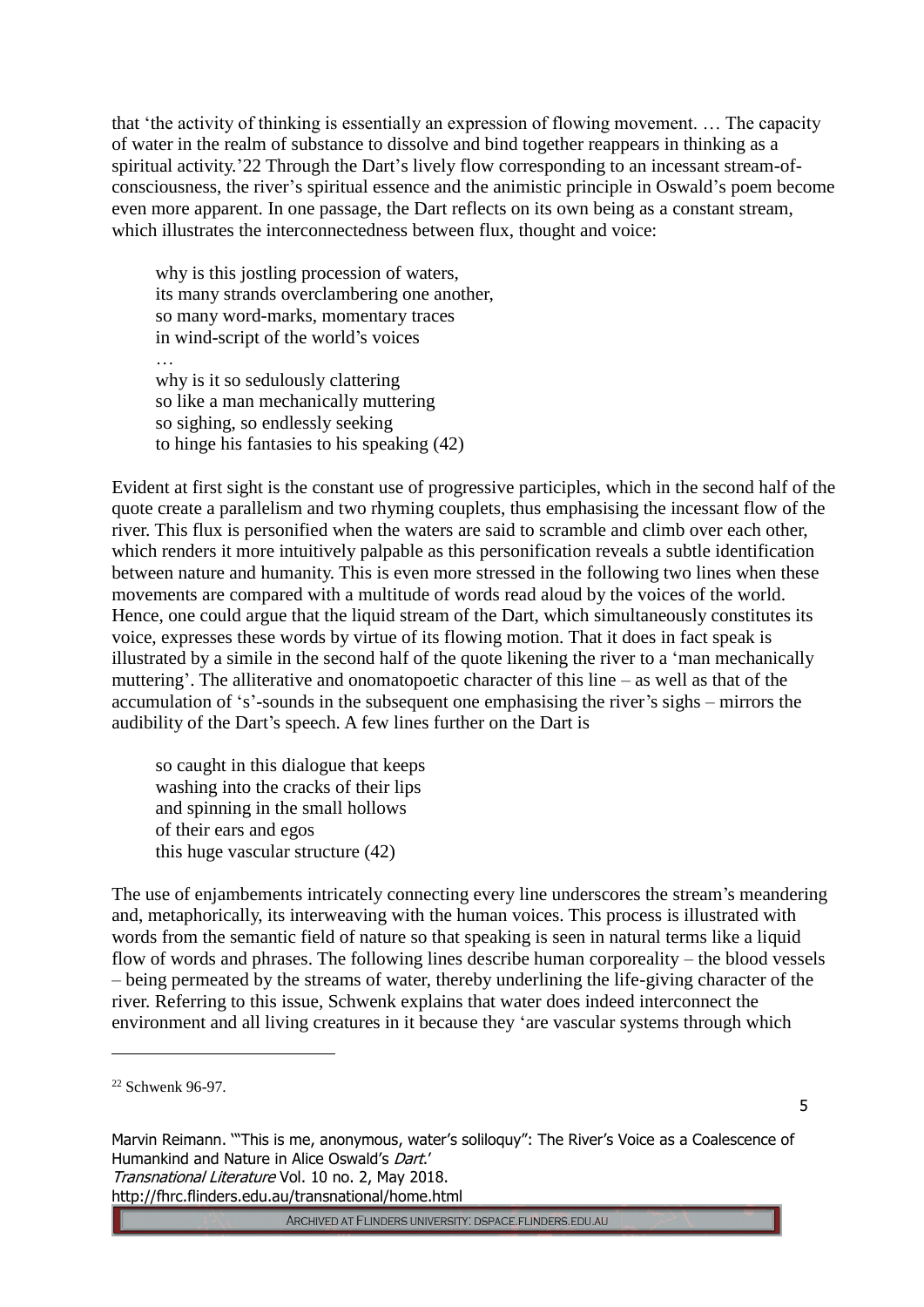water, the blood of the earth, streams in living interplay with the atmosphere. Together earth, plant world and atmosphere form a single great organism, in which water streams like living blood.<sup>23</sup> Apart from this physical dimension, the Dart also pervades everyone's ego, which, on the one hand, equates the river's fluidity with the human stream-of-consciousness and, on the other, portrays every single self as essentially being a part in this universal stream.

Since the river is portrayed as an animate and personified entity that can think and speak as it flows, one could go so far as to ascribe an inner self to it. According to the German philosopher G.W.F. Hegel, however, a self hidden beneath a surface remains a not fully realised one since its completion requires an act of becoming aware of itself. Applying Hegel's general thoughts to the poem as a whole, one could argue that the river's voice and the many individual voices it comprises are dialectically related, thus establishing a dynamic movement of self-reflection. The one cannot articulate itself without the other. The river, in expressing itself through the people's voices, comes out of itself and finds itself in the other so that it can also recognise itself through the other. Its self-reflection is achieved because all human voices, which alternately emerge during its flow, constantly refer to the Dart so that the river is confronted with itself through the other. By this process of othering, the Dart simultaneously suspends its otherness and comes back to itself on a higher level of consciousness. Having incorporated the other in itself, it is no longer merely in itself but also for itself. It has attained self-awareness through a reciprocal and intersubjective movement.<sup>24</sup> Concurrently, this dialectic applies to the human speakers, too, because their self-consciousnesses can only be achieved when their voices partake in the river's self-reflection and are dissolved in the all-embracing speech of the Dart. The result is an essentially interdependent relation between humans and river that is based on a mutual recognition of the other as the vital prerequisite for their full realisation. Hegel connects this interrelatedness with an underlying spirit:

With this, we already have before us the Notion of *Spirit.* What still lies ahead for consciousness is the experience of what Spirit is—this absolute substance which is the unity of the different independent self-consciousnesses which, in their opposition, enjoy perfect freedom and independence: 'I' that is 'We' and 'We' that is  $\cdot$  ['.<sup>25</sup>

Indeed, the Dart can only be an I or a self because it simultaneously is a We, meaning that intersubjectivity and subjectivity stand in a reciprocal relation. Coleridge aptly calls this holistic principle 'unity in multeity,'26 by which he does not maintain that oneness entails indifference and uniformity. Instead, this principle unifies the diversity of numerous elements striving for individuation under one living and perpetually expanding wholeness. This self-generation also pertains to the liquid self of the Dart, which is never stagnant. Instead, it is a continuous process, a 'state of being-towards,'27 constantly propelled by the dialectic mirroring between humans

<u>.</u>

Marvin Reimann. '"This is me, anonymous, water's soliloquy": The River's Voice as a Coalescence of Humankind and Nature in Alice Oswald's Dart.'

Transnational Literature Vol. 10 no. 2, May 2018.

http://fhrc.flinders.edu.au/transnational/home.html

<sup>23</sup> Schwenk 14.

<sup>24</sup> Georg Wilhelm Friedrich Hegel, *Phenomenology of Spirit* trans. A.V. Miller (Oxford: Oxford UP, 1977) 111-112.  $25$  Hegel 110.

<sup>26</sup> Samuel Taylor Coleridge, 'On Poesy or Art,' *Coleridge's Miscellaneous Criticism* ed. Thomas Middleton Raysor (Cambridge: Harvard University Press, 1936) 215.

<sup>&</sup>lt;sup>27</sup> Heather H. Yeung, 'Affective Mapping: Voice, Space, and Contemporary British Lyric Poetry,' diss., Durham U, 2011, 203.

<sup>6</sup>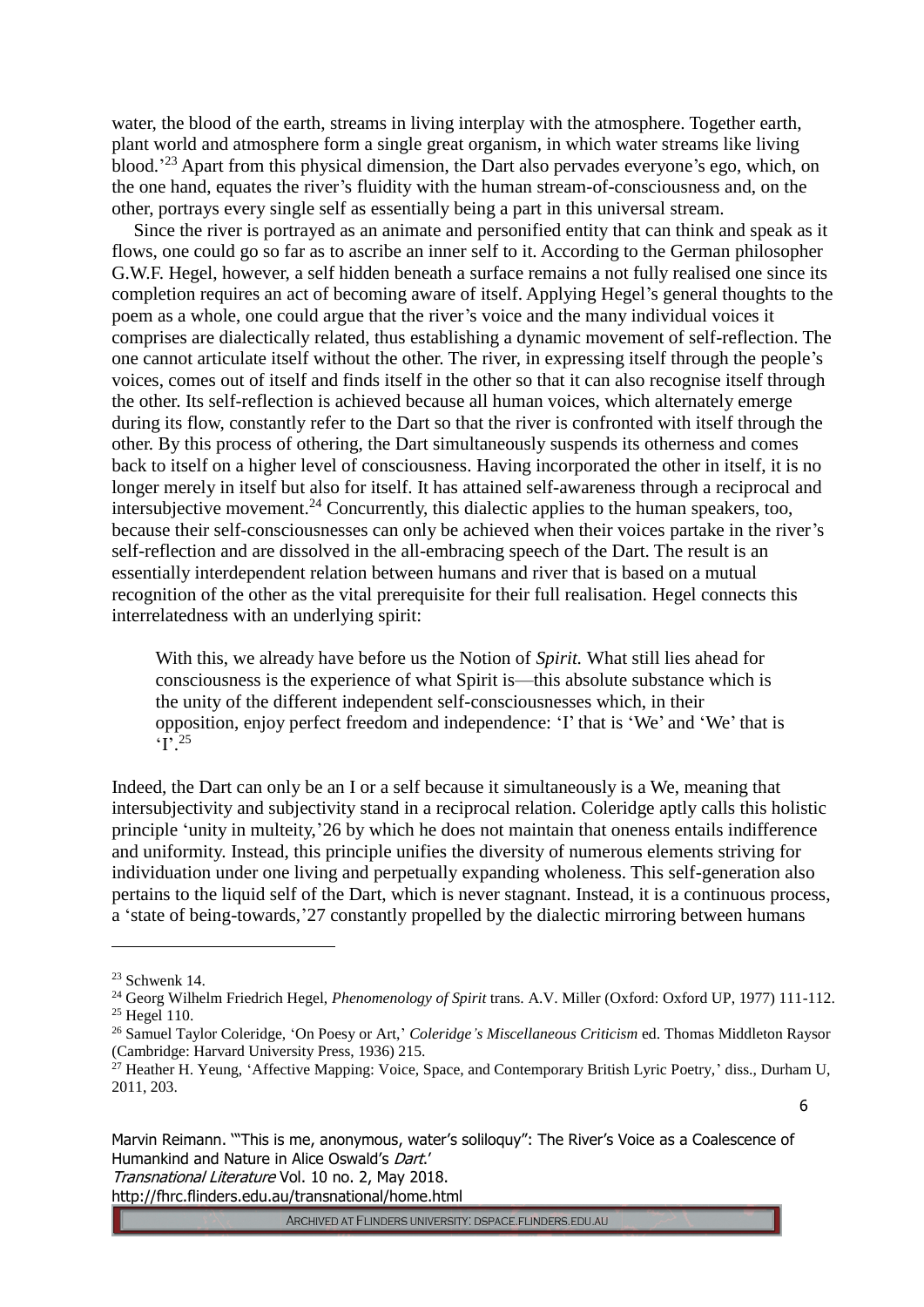and river. Otherwise, it would cease to be a complete self: 'For the real issue is not exhausted by stating it as an aim, but by carrying it out, nor is the result the actual whole, but rather the result together with the process through which it came about.'28 Wholeness must necessarily incorporate its own process of becoming, which signifies its vividness in the first place.

This incessant mutability furthermore denies the river a stable identity that can be entirely determined.<sup>29</sup> Rather, its identity consists in the very fact that it perpetually transforms itself. These observations lead Smith to the assertion that the river functions 'as a creative border space where the boundaries between self, voice and environment become blurred. … the river Dart becomes a space of transformation, where Oswald draws on the classical theme of metamorphosis.<sup>30</sup> The principle of metamorphosis becomes more apparent with regard to the poem's persona. Although the first-person pronoun continuously emerges throughout the songline, it does not signify one single and stable persona; instead, it constitutes a variable that can stand for different subjectivities as they come and go with the river's flow.<sup>31</sup> Nevertheless, it is possible to distinguish between the speaking subjects because they always reveal their individuality through their idiosyncratic use of language including rhythm, vocabulary and grammar. An example of this can be observed at the beginning of the poem when the walker's voice merges into the river's:

An old man, fifty years a mountaineer, until my heart gave out, so now I've taken to the moors. I've done all the walks, the Two Moors Way, the Tors, this long winding line the Dart

this secret buried in reeds at the beginning of sound I won't let go of man, under his soakaway ears and his eye ledges working into the drift of his thinking, wanting his heart (1)

While the walker thematises the river by referring to its meandering movement, he himself becomes a part of its stream when the first-person pronoun changes into that of the Dart speaking. As soon as the river slips into the role of the speaker, it rises from the reeds and becomes alive through self-articulation, the beginning of sound. Moreover, the Dart underscores its fusion with the walker when explaining that it enters his mind, which again links it to the stream of thought. Yet, not only do they coalesce on a spiritual level but on an emotional one as well. In the first line of the quote, the walker states that 'his heart gave out', meaning that he himself offers his heart to the river, which, as the latter maintains in the last line, is what it basically intends. Thus, the greater self that results from the interrelation between Dart and walker can be seen as an entity that preserves each of its elements even beyond death. The lack of punctuation, the use of enjambements and participles textually mirror the dynamic flow of the river and its fluid, hence almost unnoticeable, metamorphosis. Notwithstanding these unifying elements, the singularity of both, walker and river, can be perceived, too. The former's speech is

<u>.</u>

7

Marvin Reimann. '"This is me, anonymous, water's soliloquy": The River's Voice as a Coalescence of Humankind and Nature in Alice Oswald's Dart.' Transnational Literature Vol. 10 no. 2, May 2018.

http://fhrc.flinders.edu.au/transnational/home.html

<sup>28</sup> Hegel 2.

<sup>29</sup> Drangsholt 174.

 $30$  Smith 59.

<sup>31</sup> Yeung 204.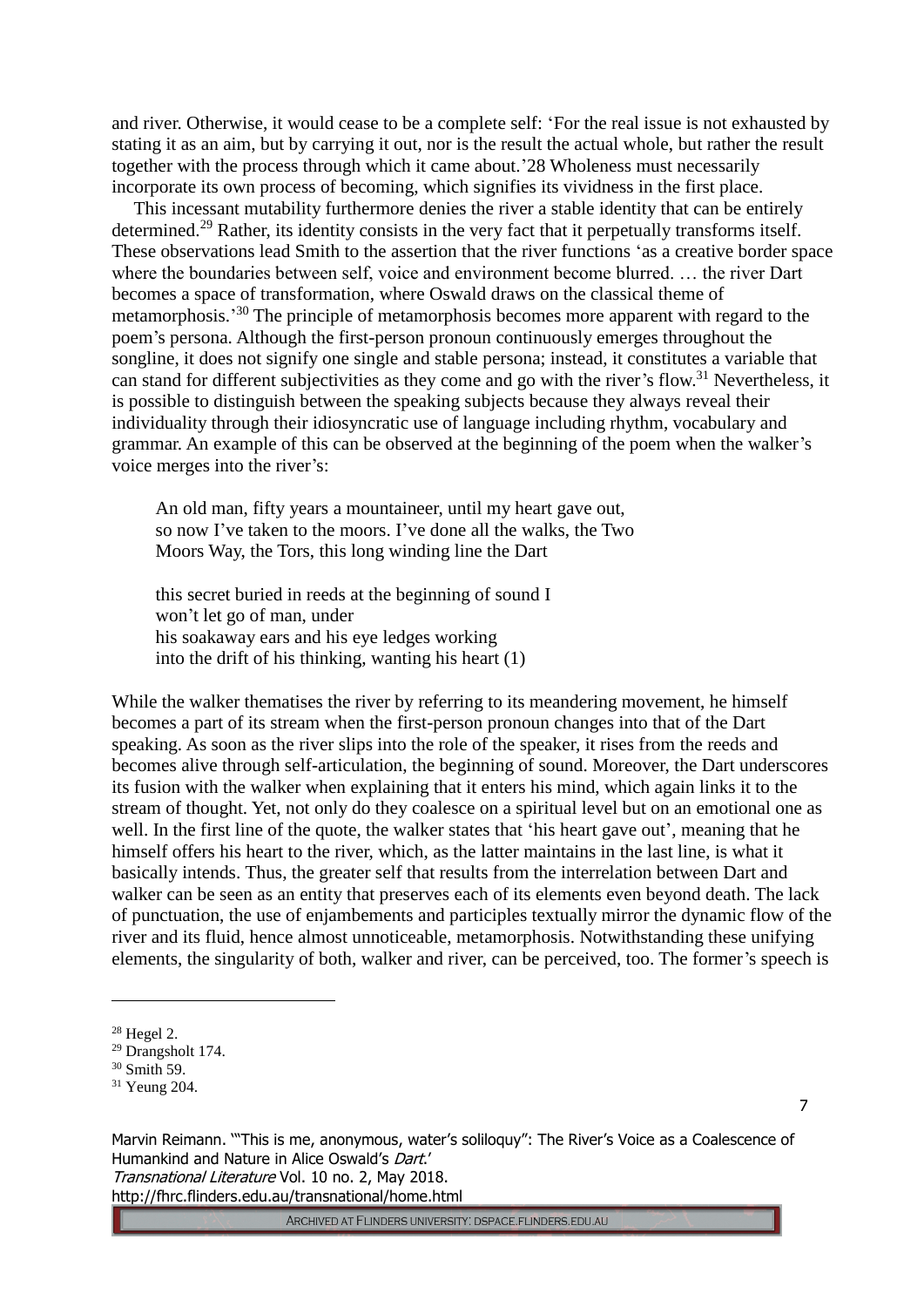quite prosaic, easily comprehensible and possesses a clearly structured syntax whereas the latter's voice is much more poetic and grammatically intricate. Every individual is incorporated into the Dart's process of becoming when the river itself makes this the theme of its selfreflexive speech on the poem's last page:

This is me, anonymous, water's soliloquy,

all names, all voices, Slip-Shape, this is Proteus, whoever that is, the shepherd of the seals, driving my many selves from cave to cave  $\dots$  (48)

Even though the Dart defies a precise self-designation, it does not reject identity. Rather, these lines illustrate 'an affirmation of identity as a process of becoming.<sup>32</sup> By referring to the Greek god Proteus, who is capable of assuming various shapes, the river identifies its own changeability as the vital prerequisite for creating a self in the first place. It is crucial that this insight occurs at the end of the poem because the dialectical progress has now passed through every speaker, thus culminating in the attainment of self-consciousness. This self is necessarily intersubjective because it comprises many selves between which it must alternate in order to dynamically reflect on itself. Hence, the Dart's speech is a soliloquy because it is spoken by a unity in multeity, one voice comprising all the other voices. Moreover, animals are included in this interaction since they are inspirited as well. By asserting that it represents the 'shepherd' of the seals and selves, the Dart further stresses its essential role in the process of creating an interdependent organism.

In addition, this polymorphous character is emphasised by the three dots at the end that 'manifest the mobility and mutability of a poetic discourse'so that 'instead of confirming its own ending and finality, it is subtly altered into the otherness of the page's blankness.<sup>33</sup> Words such as 'anonymous' and 'whoever' highlight the river's elusive character transcending even the poem's ending. Although the Dart dissolves into the sea, this does not mark the end of the river as there are still masses of water emanating from its source and people living with the river, thus rendering the Dart's generation of self-consciousness an endlessly circulating process.

In addition to its spiritual dimension, the river's physicality constitutes an essential feature because 'the establishment of self is impossible without the context of place.<sup>34</sup> The Dart can only interact with human beings as it is a spatial and material entity. Here, it is important to draw on Buell's general distinction between 'space' and 'place'. The former is defined as being neutral and objective; the latter, in contrast, possesses 'both an objective and a subjective face, pointing outward toward the tangible world and inward to the perceptions one brings to it.<sup>35</sup> As a result, exteriority, materiality and objectivity are fused with their opposites interiority, spirituality and subjectivity in a sense of place.<sup>36</sup> This also means that the mimetic element merges with the

<u>.</u>

8

Marvin Reimann. '"This is me, anonymous, water's soliloquy": The River's Voice as a Coalescence of Humankind and Nature in Alice Oswald's Dart.'

Transnational Literature Vol. 10 no. 2, May 2018.

http://fhrc.flinders.edu.au/transnational/home.html

<sup>32</sup> Drangsholt 175.

<sup>33</sup> Drangsholt 175.

<sup>34</sup> Neil Evernden, 'Beyond Ecology: Self, Place, and the Pathetic Fallacy,' *The Ecocriticism Reader: Landmarks in Literary Ecology* ed. Harold Fromm Cheryll Glotfelty (Athens: The University of Georgia Press, 1996) 101. <sup>35</sup> Lawrence Buell, *Writing for an Endangered World: Literature, Culture, and Environment in the U.S. and Beyond*  (Cambridge: Harvard University Press, 2001) 59.

<sup>&</sup>lt;sup>36</sup> Alexander 7.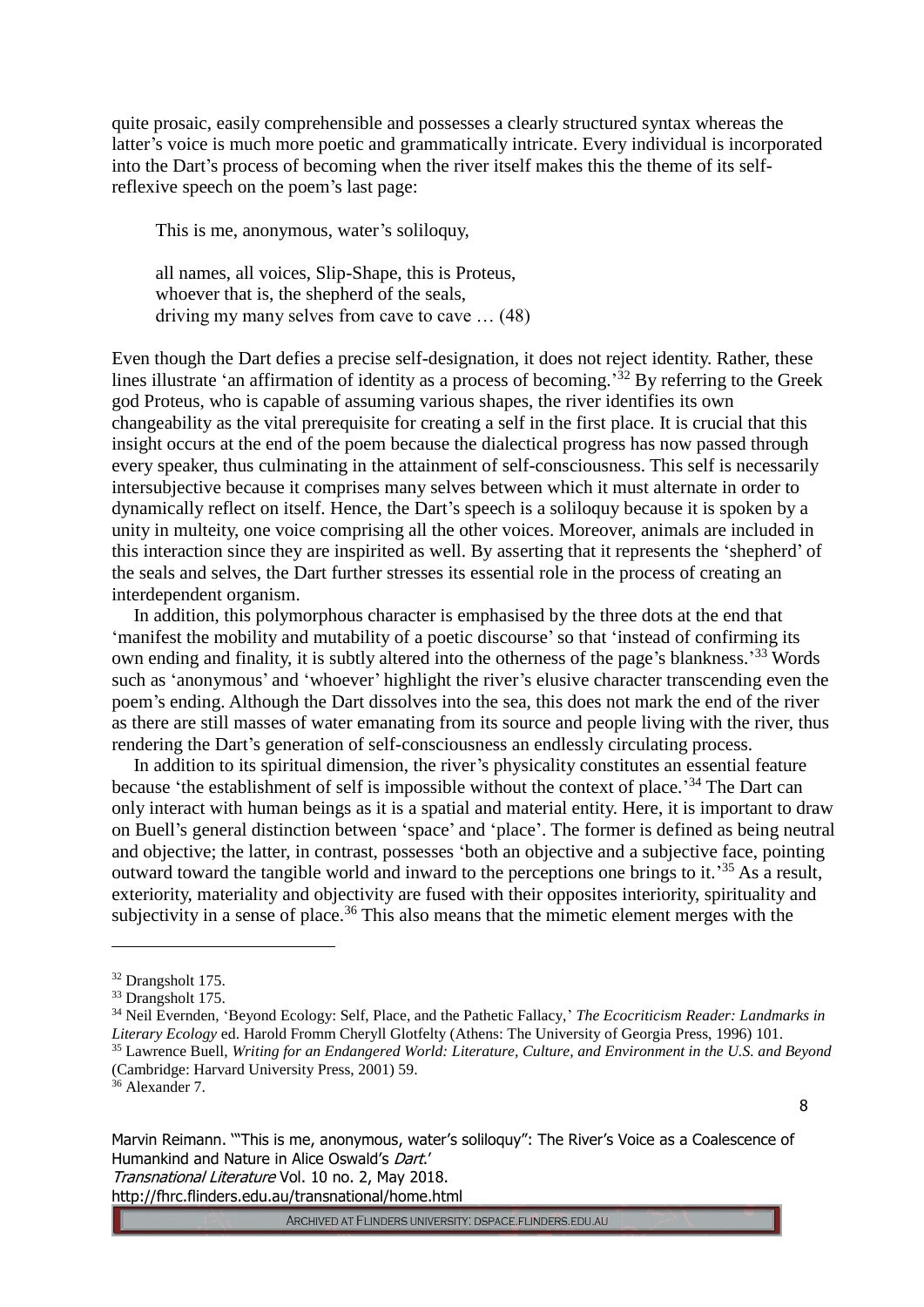poetic as only the combination of both is able to reveal humankind's environmental bonding with nature. The person that ascribes certain emotions and memories to a particular location does not remain outside this place but shares its identity, the process of which can be seen as a metaphorical coalescence. In consequence, the distinction between humankind and nature becomes blurred again because their relation is not static but nascent. With regard to the Dart, this spiritual coalescence is only possible because every individual engages with the river via his or her body. Hence, Smith claims that 'linguistic interaction can only take place because of the physical interactions of the speakers with their environment.<sup>37</sup> One instance in which the corporeal union of human and nature can be observed is when the swimmer illustrates his diving into the Dart:

Then I jumped in a rush of gold to the head, through black and cold, red and cold, brown and warm, giving water the weight and size of myself in order to imagine it, water with my bones, water with my mouth and my understanding when my body was in some way a wave to swim in, one continuous fin from head to tail … He dives, he shuts himself in a deep soft-bottomed silence which underwater is all nectarine, nacreous. (22-23)

The swimmer experiences his immersion into water synaesthetically as it first provides visual as well as tactile and later also auditory and gustatory stimuli resulting in a 'perceptual blurring' in which all elements 'conflate.'<sup>38</sup> Through these mixed sensations, his whole body becomes one with the water around him, thus exhibiting 'a nuanced awareness of the crucial role played by the body in mediating experiences of place, and of the human senses as interfaces between any notional inner self and the world outside.<sup>39</sup> The swimmer himself reflects on this role of corporeal sensation when he considers the contact with water as a transfer of his own weight onto the river that is necessary in order to imagine the Dart. In doing so, he establishes an essential connection between sensuality and imagination because the former stimulates the latter, the combination of which subsequently entails a fusion of both. $40$ 

The distinction between internal self and external world dissolves, which results in the creation of a greater entity. This is stressed by the following parallelism in which the swimmer compares water with his bones, mouth and understanding, thus taking up the idea of a correlation between stream and thought. Moreover, the poem enhances the sensation of the river on an onomatopoetic level. First, the sharp sounds of 'black' and 'cold' underscore the sudden

<u>.</u>

Marvin Reimann. '"This is me, anonymous, water's soliloquy": The River's Voice as a Coalescence of Humankind and Nature in Alice Oswald's Dart.'

Transnational Literature Vol. 10 no. 2, May 2018. http://fhrc.flinders.edu.au/transnational/home.html

<sup>37</sup> Smith 61.

<sup>38</sup> Yeung 218.

<sup>39</sup> Alexander 11.

<sup>&</sup>lt;sup>40</sup> Tom Bristow, "Contracted to an eye-quiet world": Sonic Census and Poetics of Place in Alice Oswald,' *SYMBIOSIS* 10.2 (2006) 167-185, 18 July 2016. 177. Here, one could again argue that the mimetic and the poetic element merge.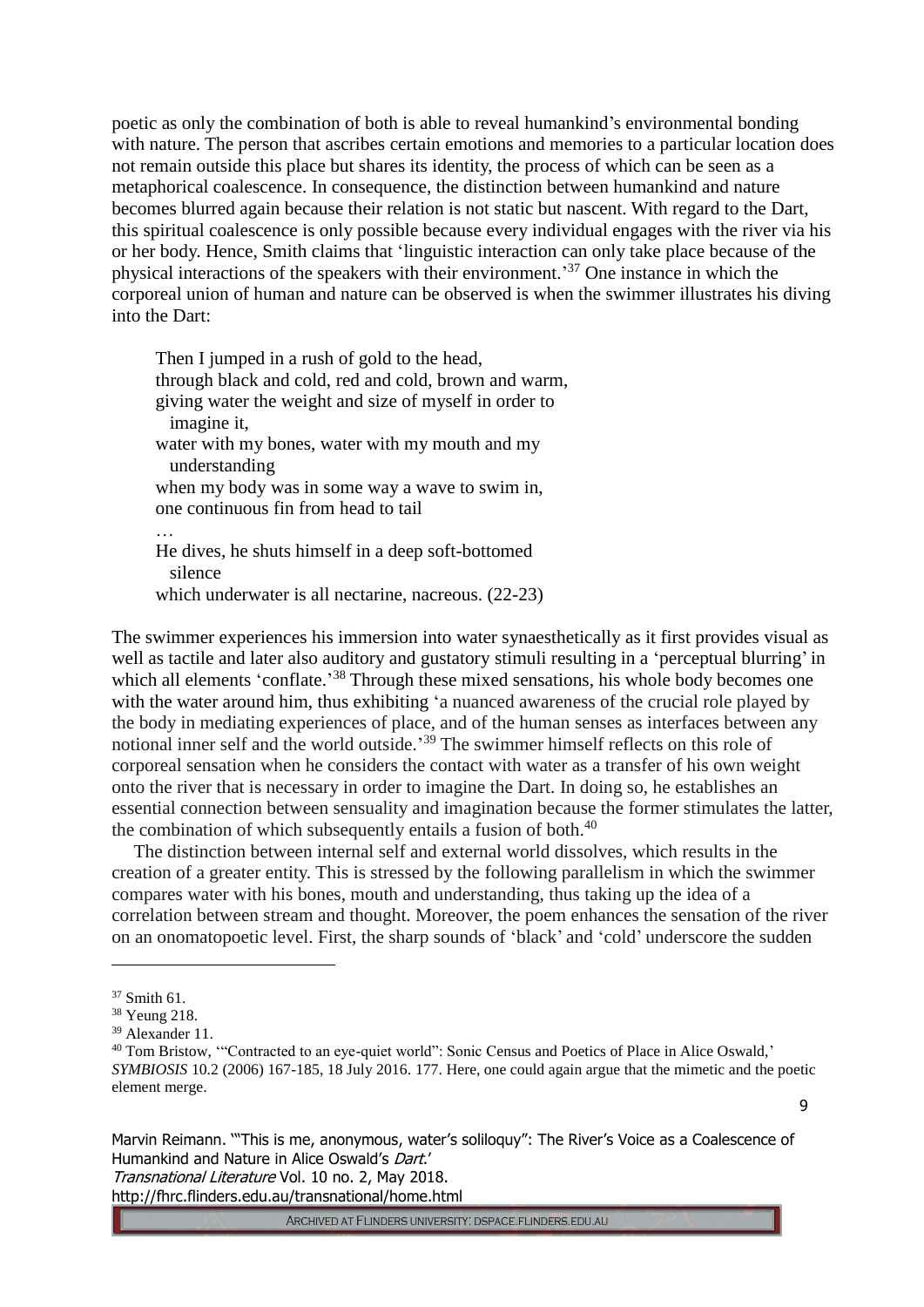chilly feeling when plunging into the water, whereas the following 'w'- and 'm'-sounds evoke a sense of warmth and softness mirroring the swimmer merging with the embracing river. In addition, the swimmer emphasises his entering the stream by the metaphorical transformation of his own body into a wave in which he can swim, meaning that he is at the same time in and out of himself so that the river becomes an extension of him in which he can find himself.<sup>41</sup> This metamorphosis is fully achieved when the persona shifts again from the human into the Dart as pointed out in the last two lines spoken by the river. Hence, the Dart functions as a means for humans to leave their anthropocentric perspective and enter their fluid environment, thus fully becoming one with it. This also entails a different view on oneself since it incorporates the other in humankind's sublated self-consciousness.

Even though the Dart can be viewed as a topographical presence experienced through human corporeality, place is not merely static but always subject to time as well. A place might remain one location in space but constantly changes as it 'is not entitative – as a foundation has to be – but eventmental, something in process.'42 This observation becomes particularly apparent when viewing it in relation to the river. Due to its characteristic fluidity, mobility and mutability, one could even claim that 'water becomes an image of the stream of time itself, permeated with the rhythms of the starry world. All the creatures of the earth live in this stream of time, it flows within them, and, as long as it flows, sustains them in the stream of life.'43 The Dart circulates through each person that appears in the poem and preserves their selves through time in its vivifying waters. By embodying the stream of time itself, the river transcends its limits and becomes eternal because it is not a single and separated segment in time but duration itself. The connection between temporality, life and the infinite becomes evident when examining the many deaths that are presented in the poem. The first one mentioned is known as the folkloristic legend of Jan Coo:

Next morning it came home to us that he was drowned. He should never have swum on his own. Now he's so thin you can see the light through his skin, you can see the filth in his midriff.

Now he's the groom of the Dart - I've seen him taking the shape of the sky, a bird, a blade, a fallen leaf, a stone – may he lie long in the inexplicable knot of the river's body (4)

While, in the first two lines, Jan Coo's death is described in a quite prosaic and matter-of-fact way clearly stressing the elimination of life, the subsequent lines are more poetic and present it in the light of natural regeneration. His corporeal dissolution is emphasised through his skin's increasing transparency, an indication of organic decay. The mentioning of light shining through his suspending body, however, can be read as a spiritual form of celestial light permeating his essence. The following lines underscore this thought since they illustrate the drowning of Jan

<u>.</u>

10

Marvin Reimann. '"This is me, anonymous, water's soliloquy": The River's Voice as a Coalescence of Humankind and Nature in Alice Oswald's Dart.' Transnational Literature Vol. 10 no. 2, May 2018.

http://fhrc.flinders.edu.au/transnational/home.html

<sup>41</sup> Bristow 178.

<sup>42</sup> Edward Casey, *The Fate of Place: A Philosophical History* (Berkeley: University of California Press, 1997) 337. <sup>43</sup> Schwenk 68.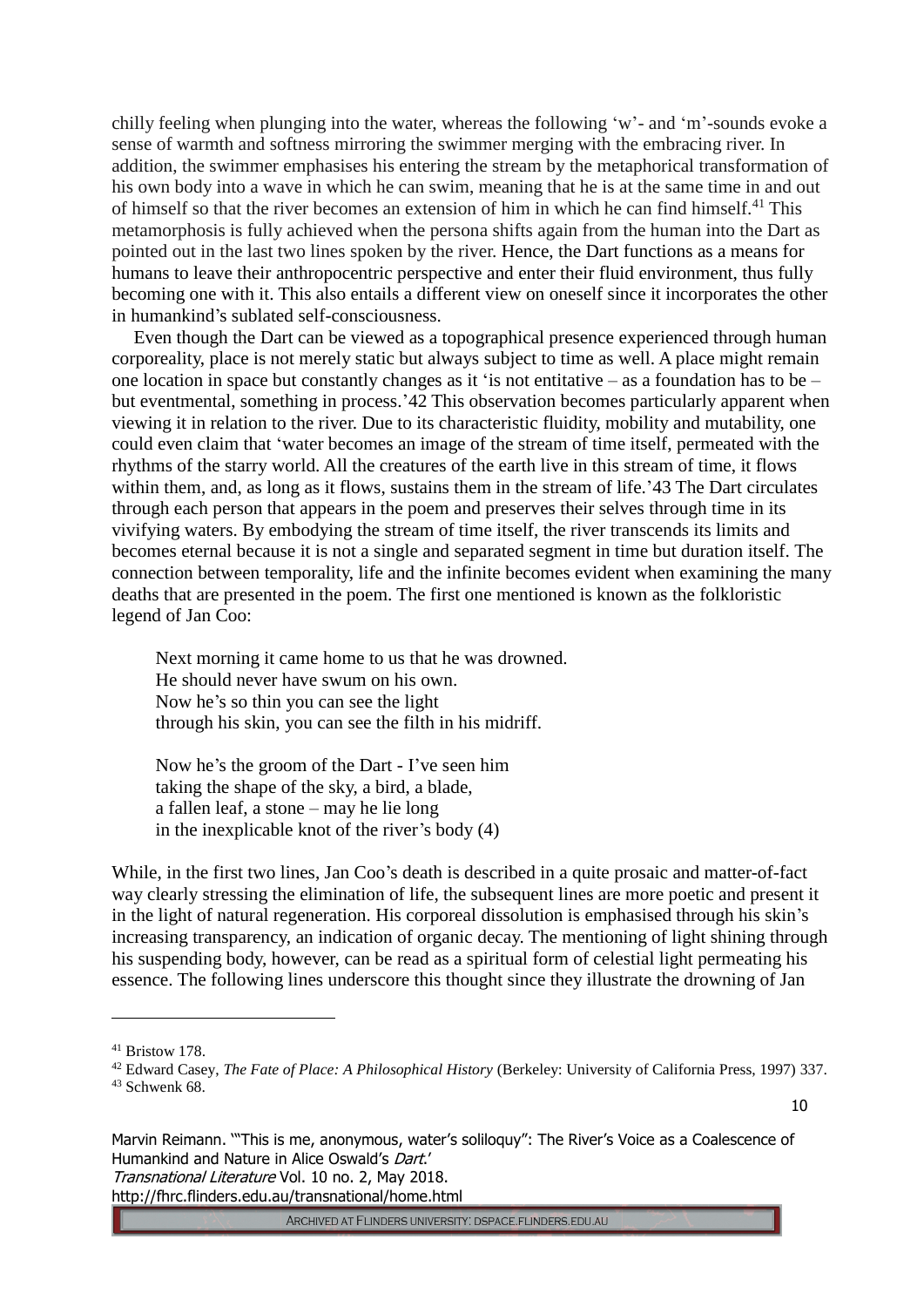Coo as a marriage. The focus on his physicality is superseded by his spirituality which is sublated in its communion with the river.<sup>44</sup> This also allows for Jan Coo's shape-shifting character through which he is able to re-emerge as various natural phenomena. The enumeration of these elements takes place on a perpendicular axis, slowly descending from the sky to the bed of the river, thus creating a vertical connection between the Dart and the celestial realm.

In the light of these assertions, Jan Coo seems to personify the animistic spirit that pervades all nature and, in doing so, functions as the link between humans and their environment. In consequence, his death and natural resurrection can be perceived as a cyclical movement that is inherent in the natural stream of the river. It starts from its obscure source, flows towards the sea, is transported into the air through evaporation and comes down to earth as rain, thus completing its perpetual cycle before it starts anew. Through this infinite movement, the river is elevated beyond time and gives eternal life to the beings it permeates. These ideas gain more importance with regard to the Dart's mythological dimension, which becomes obvious when the water nymph – itself a mythical being – speaks to the forester:

woodman working in the twilight you should see me in the moonlight comb my cataract of hair, at work all night on my desire

oh I could sing a song of Hylas, how the water wooed him senseless, I could sing the welded kiss continuous of Salmacis (12)

Similar to the legend of Jan Coo, this section presents the river as a female – personified through the water nymph – whose relation to the human is still passionate but not marital as above. The nymph's seductive playing with her hair, the torrents of the river, merges into an allusion to the mythological Hylas in the following stanza.<sup>45</sup> According to Theocritus, the beautiful Hylas is tempted by water nymphs, who finally succeed in dragging him down into their pond so that he is never seen again. Even though this myth illustrates the disintegration of Hylas' worldly existence, it does not signify the end of his spiritual self because his soul becomes one with the fountain and therefore immortal like the nymphs inhabiting it.<sup>46</sup>

In *Dart*, the erotic atmosphere continues as it tells of the water's wooing and the fusing kiss of Salmacis. In his *Metamorphoses*, Ovid describes how Hermaphroditus by chance encounters the fertile and pure fountain of the Naiad Salmacis who, again due to the male's beauty, instantly falls in love with him. As he eventually enters her stream, she entwines his body and, 'piercing each the other's flesh, they run / Together, and incorporate in one'so that 'both bodies in a single body mix, / A single body with a double sex.<sup>247</sup>

In consequence, one could argue that these two instances underscore the general topos of

1

11

Marvin Reimann. '"This is me, anonymous, water's soliloquy": The River's Voice as a Coalescence of Humankind and Nature in Alice Oswald's Dart.'

Transnational Literature Vol. 10 no. 2, May 2018.

http://fhrc.flinders.edu.au/transnational/home.html

<sup>44</sup> Yeung 209.

<sup>&</sup>lt;sup>45</sup> One could further argue that the constant trochaic tetrameter creates a melody and rhythm which are as mesmerising as the wooing nymph.

<sup>46</sup> Kenneth Mauerhofer, *Der Hylas-Mythos in der Antiken Literatur* (München: K.G. Saur Verlag, 2004) 44-48.

<sup>47</sup> Ovid, *Metamorphoses* ed. Garth Tissol (London: Wordsworth Edition, 1998) 114.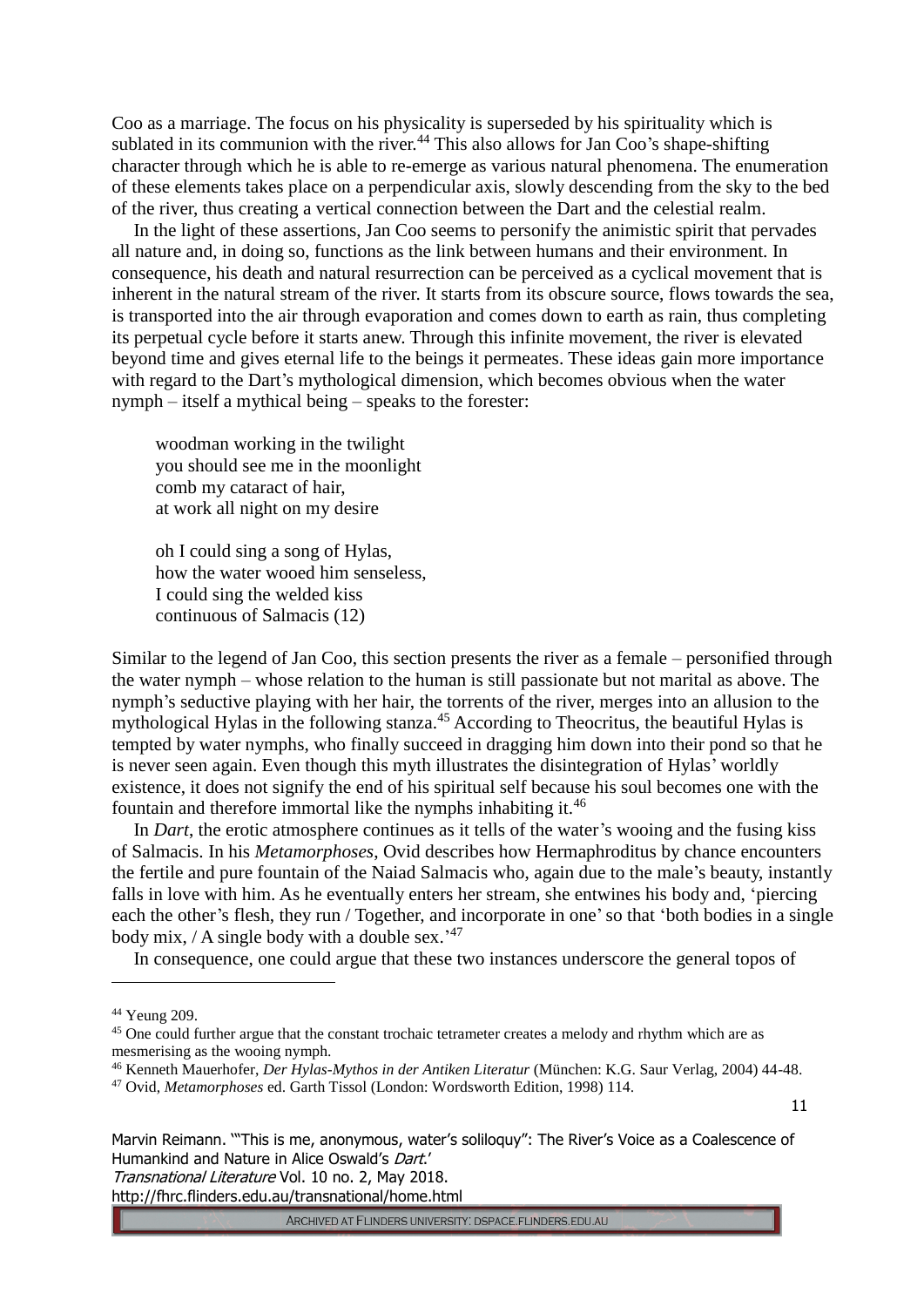metamorphosis in the poem since the Dart as well as its inhabitants perpetually have to transform themselves in their dialectical interrelatedness in order to generate a greater whole. Charles Tomlinson further highlights this thought by arguing that 'the wisdom of *The Metamorphoses* inheres in it an imaginative vision of a world where all things are interrelated, where flesh and blood are near kin to soil and river.<sup>48</sup> Thus, the sense of nature's animistic essence is implied through these two allusions, which entails a transcending of physical death because the person's spirit, fused with the river, continues to live and to speak.<sup>49</sup> Moreover, these references enhance the idea of immortality because myths, even though they take place in a transient world, are regarded as stories whose contents are elevated beyond the temporal dimension since they illustrate archetypal patterns.

After the voice of the water nymph has changed into that of the forester and then back again, it prays to such mythical figures as the 'Rex Nemorensis' and the 'Flumen Dialis'<sup>50</sup>, which can indeed be regarded as an allusion to James George Frazer's seminal work *The Golden Bough*. In this comparative study of various religions, Frazer explains that the Rex Nemorensis is a priest and a king who leads a cult worshipping the goddess Diana in a sacred grove of oaks at the lake of Nemi. There, he has to defend a sacred tree from which no branch is allowed to be broken. If, however, a runaway slave succeeds in doing so, he is entitled to kill the current King of the Wood and hold his office instead until he is slain by another one and so on.<sup>51</sup> Due to the cyclical nature of this office, Frazer associates it with pre-ancient fertility rites in which sacred kings like the Rex Nemorensis represent worldly incarnations of certain deities who have to be sacrificed in autumn and resurrected in spring in order to regain the vegetative fertility essential for the people to survive. These religious rites are not only connected with the cyclical processes of nature but also with spiritual fertility as each resurrection means a spiritual elevation of the cult's members as well. In addition, Oswald's 'Flumen Dialis' alludes to the Roman priest of Jupiter, the Flamen Dialis, who celebrates the sacred marriage of Jupiter and Juno by personifying the god while his bride embodies the goddess.<sup>52</sup> Frazer further points out that, because Juno and Jupiter are both oak-gods, this ritual takes place in a grove of oaks, which establishes a connection between sexual and vegetative fertility.<sup>53</sup>

Relating these two examples to the Dart, it becomes apparent that 'this part of the poem is a prayer for renewal and resurrection, for continued circularity and the eternal return of everything. While the river takes life, it also gives it back.<sup>54</sup> The fact that Oswald replaces the word 'Flamen' with 'Flumen', which is Latin for 'river', underscores the river's mythological character and its inherent fertility. Like the office of the Rex Nemorensis, the poem's first-person pronoun remains constant but the speaker who fills it continually changes. These metamorphoses transcend death because the river provides every being with eternal life. This theme can also be regarded from a less spiritual point of view since, 'in *Dart*, death is figured as just another stage in the interplay of self and environment seen at an ecological scale. It is another everyday

<u>.</u>

12

Marvin Reimann. '"This is me, anonymous, water's soliloquy": The River's Voice as a Coalescence of Humankind and Nature in Alice Oswald's Dart.'

Transnational Literature Vol. 10 no. 2, May 2018. http://fhrc.flinders.edu.au/transnational/home.html

<sup>48</sup> Charles Tomlinson, *Poetry and Metamorphosis* (Cambridge: Cambridge UP, 1983) 2.

<sup>49</sup> Smith 70.

<sup>50</sup> Oswald 13.

<sup>51</sup> James George Frazer, *The Golden Bough: A Study of Magic and Religion* ed. Robert Fraser (Oxford: Oxford UP, 1994) 10-14.

<sup>52</sup> Frazer 360.

<sup>53</sup> Frazer 380-382.

<sup>54</sup> Drangsholt 12-13.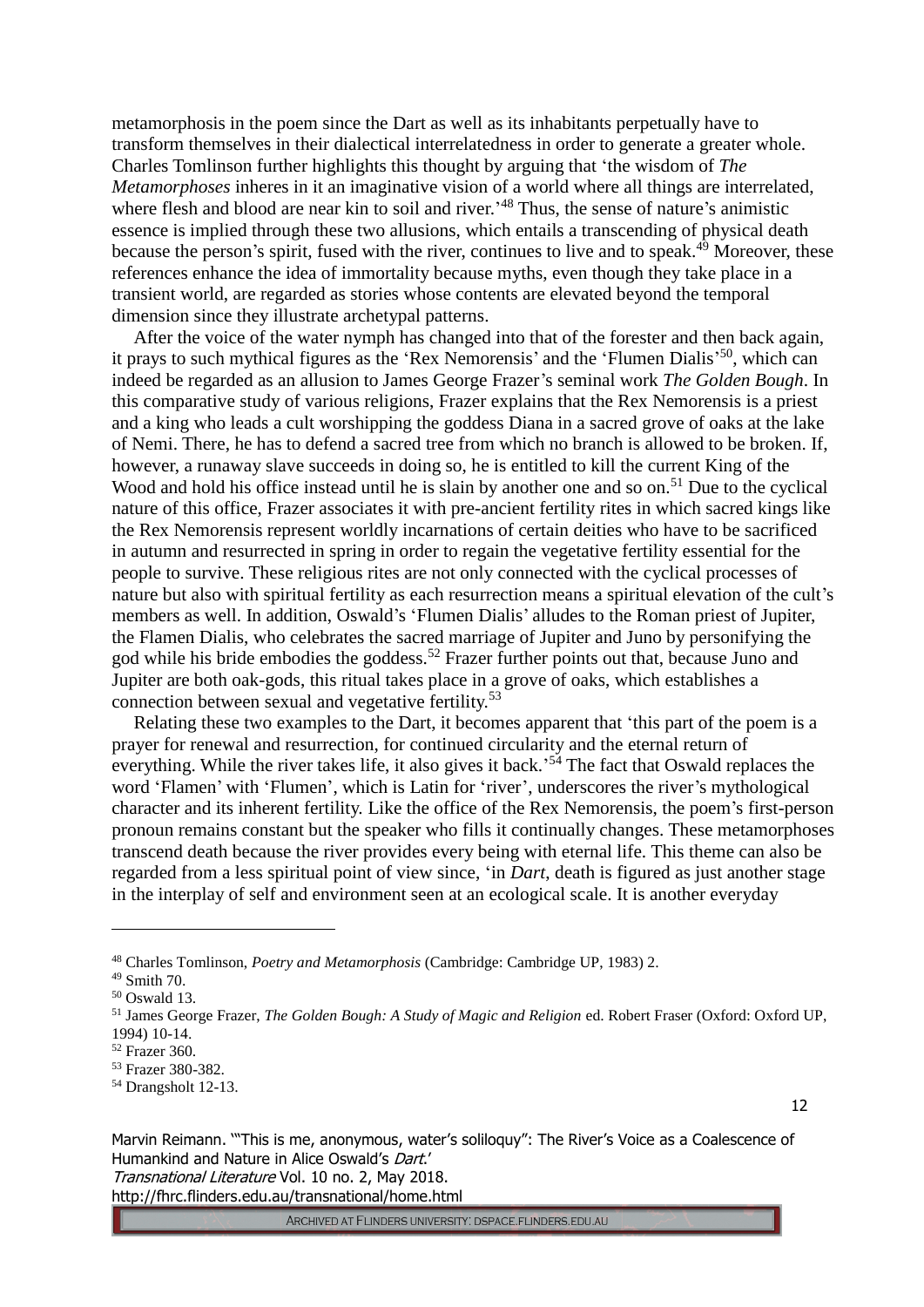transformation.' <sup>55</sup> From an ecological perspective, the death of a human being does not signify a tragedy as it would from the anthropocentric view. Instead, life and death are both merely seen as phases in the natural cycle of the universe, which sublates all lives and deaths in its perpetual stream. Recalling the incessant flow of the Dart as a metaphor of this movement, the relativity of a human being's death becomes even more apparent as the river has been in existence before humanity and will continue to exist.

In conclusion, Oswald's imaginative poetisation of the Dart through its self-articulation functions as a vivid *adéquation* of the river that reveals the animistic essence it fundamentally shares with humankind. She unveils this environmental bonding by portraying the stream as a spiritual, physical and temporal entity which achieves its full realisation only in constant interaction with humans. Likewise, this interrelatedness constitutes the vital prerequisite for the completion of any human being that lives with the river because otherwise, every person would be deprived of self-consciousness, an identity as well as a sense of place. As a result, the selfarticulation of the Dart reveals that neither an anthropocentric nor an ecocentric view can guarantee the future sustainability of either element. Both must have their voice and they must coalesce into one so that the whole can be greater than the mere sum of its parts.

*Marvin Reimann is currently finishing his master's degree in English Literatures and Cultures at the Rheinische Friedrich-Wilhelms-Universität Bonn. He received his bachelor's degree in English Studies and Philosophy from the same university in April 2015. His master's thesis as well as his research interests in general focus on the interrelation between English Romantic literature and the philosophy of German Idealism and Early German Romanticism. He has been working as a tutor at the English Department for three years, teaching introductory courses on literary studies for students in their first and second semester.*

<u>.</u>

13

Marvin Reimann. '"This is me, anonymous, water's soliloquy": The River's Voice as a Coalescence of Humankind and Nature in Alice Oswald's Dart.' Transnational Literature Vol. 10 no. 2, May 2018. http://fhrc.flinders.edu.au/transnational/home.html

<sup>55</sup> Smith 70.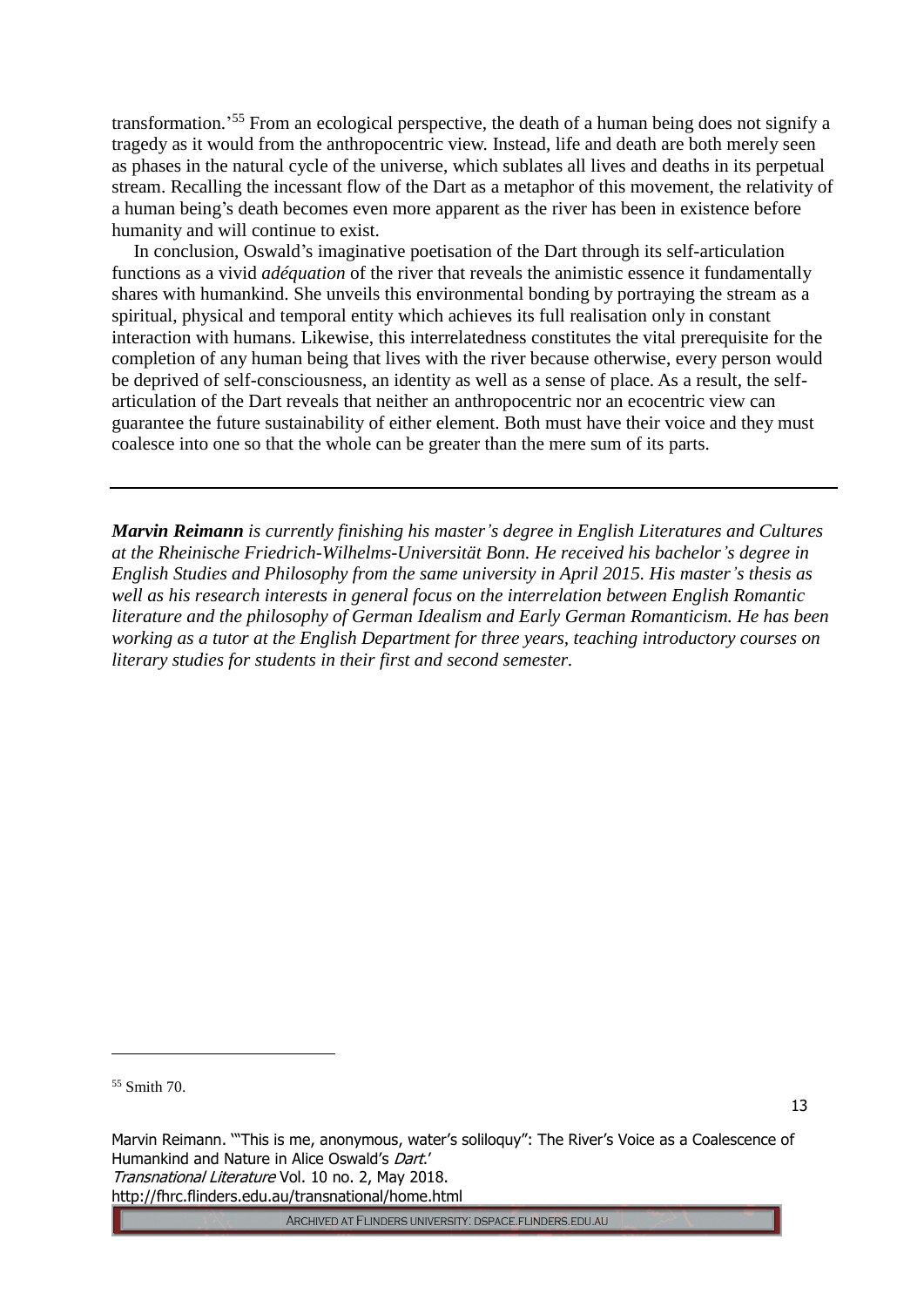## **Works Cited**

- Alexander, Neal. 'Contemporary British Poetry and the Senses of Place.' *International Journalof Welsh Writing in English* 2.1 (2014): 3-29. Web. 18 July 2016.
- Bristow, Tom. '"Contracted to an eye-quiet world": Sonic Census and Poetics of Place in Alice Oswald.' *SYMBIOSIS* 10.2 (2006): 167-185. Web. 18 July 2016.
- Buell, Lawrence. *The Environmental Imagination: Thoreau, Nature Writing, and the Formationof American Culture*. Cambridge: Harvard UP, 1995. Print.
- *---. The Future of Environmental Criticism: Environmental Crisis and Literary Imagination*. Oxford: Blackwell Publishing, 2005. Print.
- *---. Writing for an Endangered World: Literature, Culture, and Environment in the U.S. andBeyond*. Cambridge: Harvard UP, 2001. Print.
- Casey, Edward. *The Fate of Place: A Philosophical History*. Berkeley: U of California P, 1997. Print.
- Clark, Timothy. *The Cambridge Introduction to Literature and the Environment.*  Cambridge:Cambridge UP, 2011. Print.
- Coleridge, Samuel Taylor. *Biographia Literaria or Biographical Sketches of My Literary Life and Opinions in Two Volumes*. Ed. James Engell and W. Jackson Bate. Princeton: Princeton UP, 1983. Print. Vol. 7 of *The Collected Works of Samuel Taylor Coleridge*. Kathleen Coburn, gen. ed. 16 vols.
- ---. 'On Poesy or Art.' *Coleridge's Miscellaneous Criticism*. Ed. Thomas Middleton Raysor. Cambridge: Harvard UP, 1936. 204- 213. Print.
- Drangsholt, Janne Stigen. 'Sounding the Landscape: Dis-placement in the Poetry of Alice Oswald.' *Crisis in Contemporary Poetry*. Ed. Anne Karhio, Seán Crosson, and Charles I. Armstrong. Palgrave Macmillan, 2011. 167-179. Print.
- Eckersley, Robin. *Environmentalism and Political Theory: Towards an Ecocentric Approach*. London: UCL Press, 1993. Print.
- Evernden, Neil. 'Beyond Ecology: Self, Place, and the Pathetic Fallacy.' *The Ecocriticism Reader: Landmarks in Literary Ecology*. Ed. Cheryll Glotfelty and Harold Fromm. Athens: U of Georgia P, 1996. 92-104. Print.
- Frazer, James George. *The Golden Bough: A Study of Magic and Religion*. Edited by Robert Fraser. Oxford: Oxford UP, 1994. Print.
- Frye, Northrop. *The Educated Imagination*. Toronto: CBC, 1961. Print.
- Hegel, Georg Wilhelm Friedrich. *Phenomenology of Spirit*. Trans. A.V. Miller. Oxford: Oxford UP, 1977. Print.
- Manes, Christopher. 'Nature and Silence.' *The Ecocriticism Reader: Landmarks in Literary Ecology*. Ed. Cheryll Glotfelty and Harold Fromm. Athens: U of Georgia P, 1996. 15-29. Print.
- Mauerhofer, Kenneth. *Der Hylas-Mythos in der Antiken Literatur*. München: K.G. Saur Verlag, 2004. Print.
- Motion, Andrew. 'The Poem and the Path.' *The Hudson Review* 63.1 (2010): 19-54. *JSTOR*. Web. 18 July 2016.
- Oswald, Alice. *Dart*. London: Faber and Faber, 2002. Print.

Ovid, *Metamorphoses*. Ed. Garth Tissol. London: Wordsworth Edition, 1998. Print.

Schwenk, Theodor. *Sensitive Chaos: The Creation of Flowing Forms in Water & Air*. Trans. Olive Whicher and Johanna Wrigley. London: Schocken Books, 1976. Print.

14

Marvin Reimann. '"This is me, anonymous, water's soliloquy": The River's Voice as a Coalescence of Humankind and Nature in Alice Oswald's Dart.'

Transnational Literature Vol. 10 no. 2, May 2018.

http://fhrc.flinders.edu.au/transnational/home.html